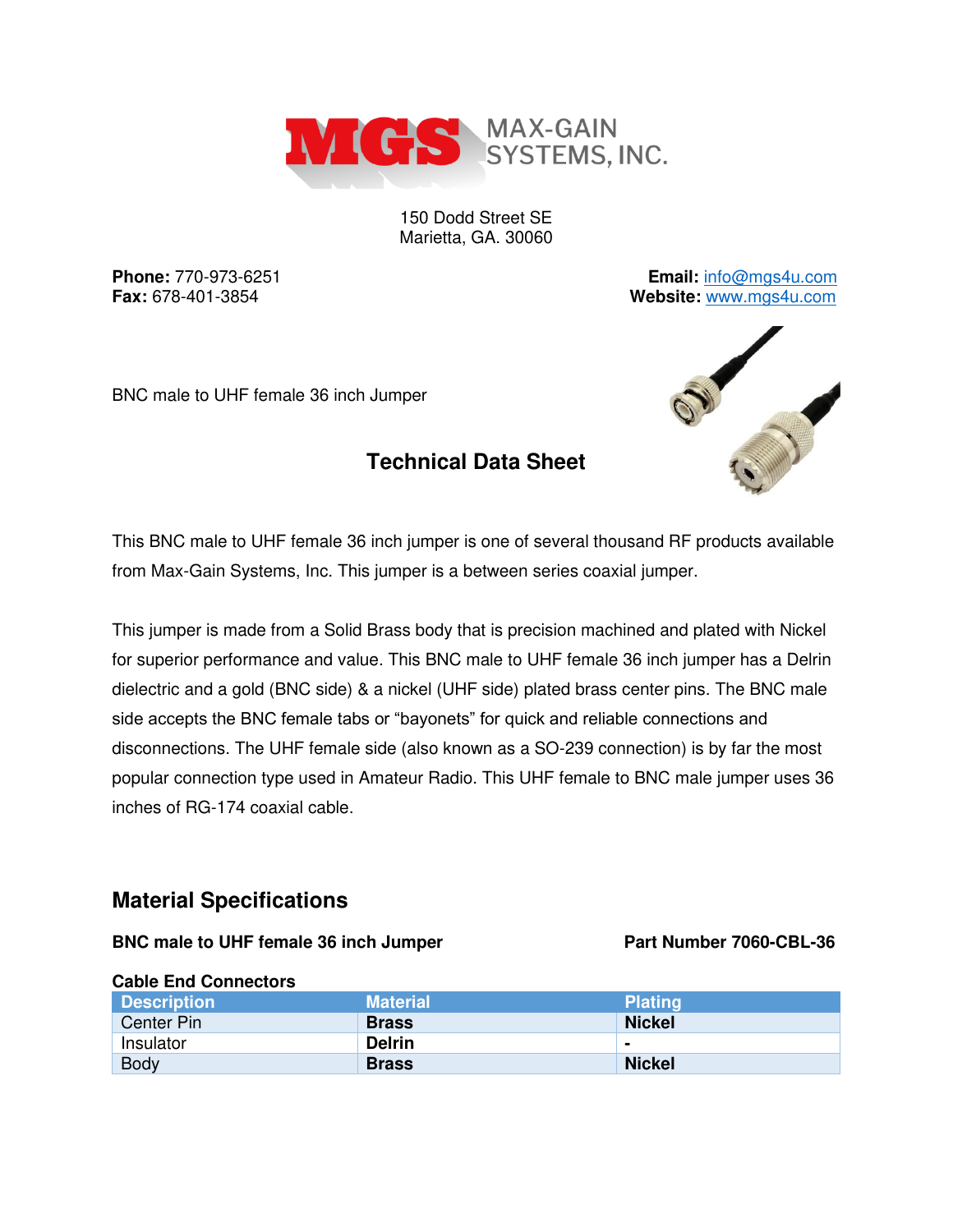| Coax                  |                             |
|-----------------------|-----------------------------|
| <b>Description</b>    | <b>Material and Plating</b> |
| Inner Conductor       | <b>Copper</b>               |
| <b>Conductor Type</b> | <b>Stranded</b>             |
| Insulator             | <b>PE</b>                   |
| <b>First Shield</b>   | Foil, 100%                  |
| <b>Second Shield</b>  | Tinned Copper Braid, 98%+   |
| Jacket                | <b>PVC (NC), BLACK</b>      |

# **Mechanical Specifications**

| <b>Size</b> | <b>Dimension</b>  |
|-------------|-------------------|
| Length      | 36 in (91.44 cm)  |
| Width       | $0.71$ in (18 mm) |
| Height      | $0.71$ in (18 mm) |
| Weight      | 1.8 oz $(52 g)$   |

# **Environmental Specifications**

| Temperature            | <b>Spec</b>          |
|------------------------|----------------------|
| <b>Operating Range</b> | $-40$ to $+80$ deg C |

**Compliance Certifications** (see product page for current documentation)

**Availability** Click the following link (or enter part number in the "SEARCH" bar at the top of any page of the website) to obtain additional part information including price, inventory and certifications: [https://mgs4u.com/product/bnc-male-to-uhf-female-36-inch-jumper-7060-cbl-](https://mgs4u.com/product/bnc-male-to-uhf-female-36-inch-jumper-7060-cbl-36/?v=7516fd43adaa)[36/?v=7516fd43adaa](https://mgs4u.com/product/bnc-male-to-uhf-female-36-inch-jumper-7060-cbl-36/?v=7516fd43adaa)